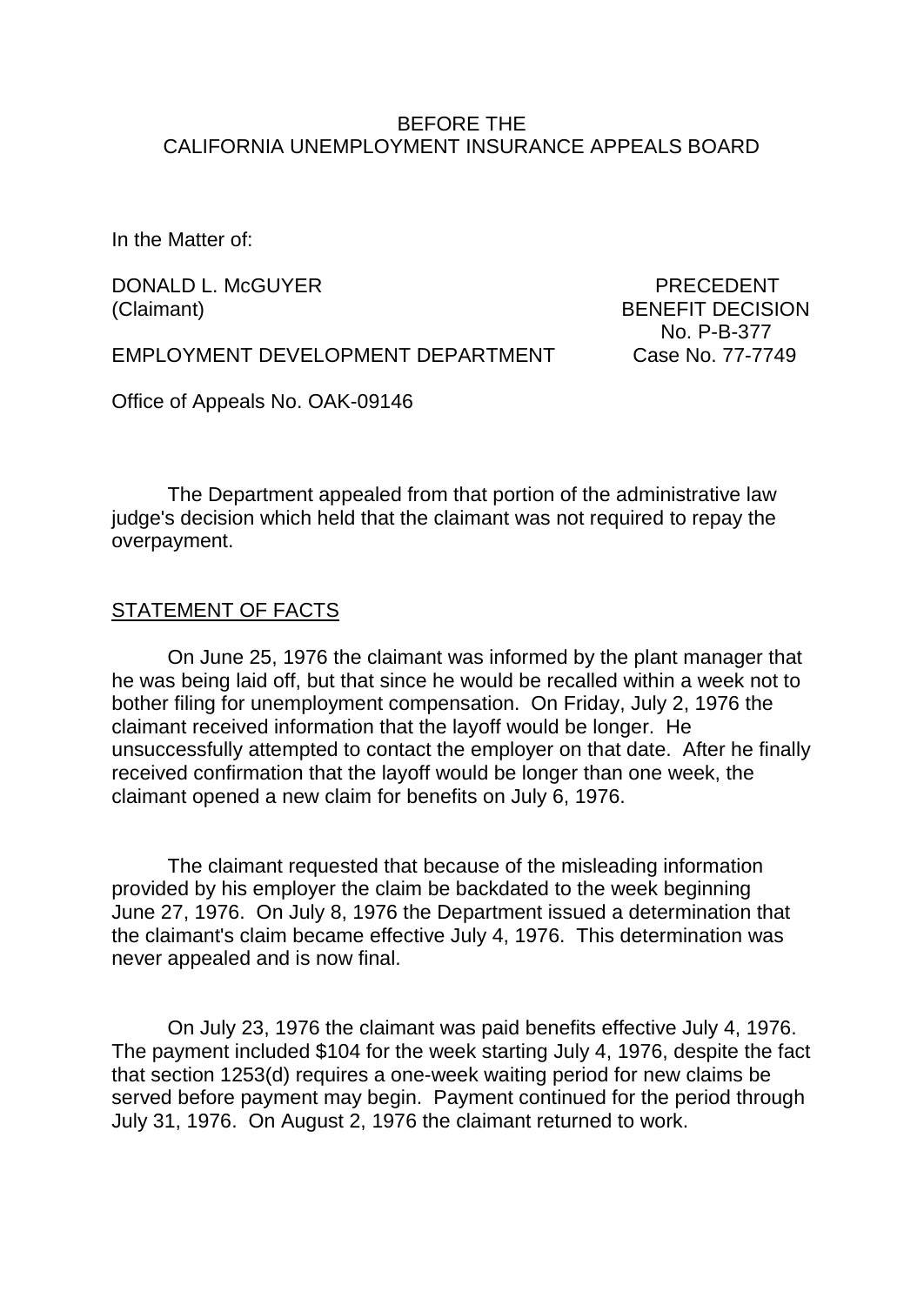On July 29, 1977 the Department issued a determination that the claimant had been overpaid \$104 and was responsible for repayment of the overpayment. The Department acknowledges that the overpayment is not in any manner the fault of the claimant who fully and accurately reported the facts of his separation. It maintains, nevertheless, that it is not against "equity and good conscience" to require repayment.

At the time of the hearing the claimant, who has a wife and one child, was employed on a full-time basis as a maintenance mechanic at about \$6.50 per hour, a job he had had for over one year. He has perhaps a three-thousand-dollar-equity in his home; owns a 1963 Ford automobile and a 1960 Chevrolet truck; and, more significantly, has more than the amount of overpayment in a savings account. The claimant concedes that he can afford to pay the money back but contends that he should be relieved of that requirement since he was not responsible for the overpayment.

## REASONS FOR DECISION

Section 1375 of the Unemployment Insurance Code provides:

"Any person who is overpaid any amount as benefits under this part is liable for the amount overpaid unless:

(a) The overpayment was not due to fraud, misrepresentation or wilful nondisclosure on the part of the recipient, and

(b) The overpayment was received without fault on the part of the recipient, and its recovery would be against equity and good conscience."

It is clear that the claimant has met the requirements of subdivision (a) - i.e., there was no fraud, misrepresentation, or fault on the part of the claimant. Thus, the issue before the Board is whether the claimant has also met the requirements of subdivision (b). The precise question to be resolved is, would it be against equity and good conscience to recover the overpayment?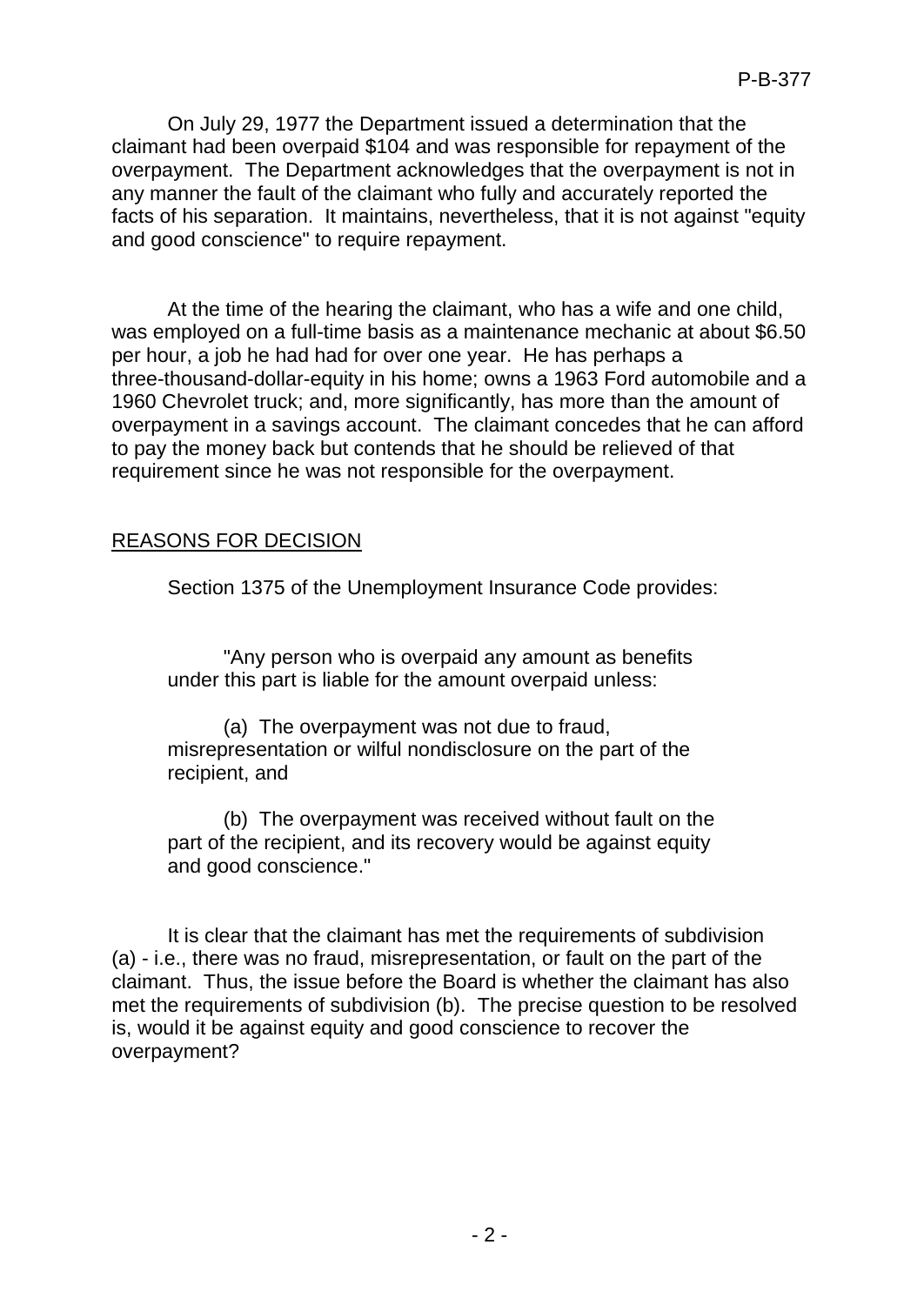In Gilles v. Department of Human Resources Development, 11 Cal. 3d 313, 113 Cal. Rptr. 374, the California Supreme Court held that a decision on whether the recovery of an overpayment is against equity and good conscience must be based not merely on the notice to the claimant that he may be required to repay the benefits, but consideration must also be given to the cause of the overpayment, whether the claimant received only normal unemployment benefits or some extra duplicative benefits, whether the claimant changed his position in reliance upon the receipt of the benefits, and whether the recovery of the overpayment by imposing extraordinary hardship on the claimant would tend to defeat the objectives of the unemployment insurance program.

The court's decision attached great significance to the financial need of most claimants for benefits and the financial hardship that would be imposed on a claimant if he were required to repay the money for which he had initially been held eligible and which he had already spent on the necessities of life. Additionally, the court emphasized that consideration must be afforded to all of the enumerated factors. Consequently, inquiry must be made into all the aspects delineated in Gilles in deciding whether recovery would be against equity and good conscience.

In the light of these concepts we turn our attention to the case now before us. We are of the view that the mere fact that the overpayment was due to a unilateral Department error does not in and of itself establish that recovery would be against equity and good conscience. It is essential to evaluate other factors involved in this factual matrix.

In Hays v. Finch (1969), 306 F. Supp. 115, which is favorably cited in Gilles, the government in error paid the plaintiff duplicative benefits in a situation where the recipient did not realize that duplicative payments had been made. Though the overpayment was solely the fault of the government, the court did not suspend collection of the overpayment. The matter was remanded for the taking of additional evidence, particularly with regard to the plaintiff's financial circumstances at the times when collection was attempted and the overpayment received.

In the instant case it is evident that the claimant has sufficient assets to repay the overpayment, and its collection would not cause extraordinary hardship and hence would not tend to defeat the purposes of the unemployment insurance program. Furthermore, the claimant did not detrimentally change his position in reliance upon receipt of the \$104.